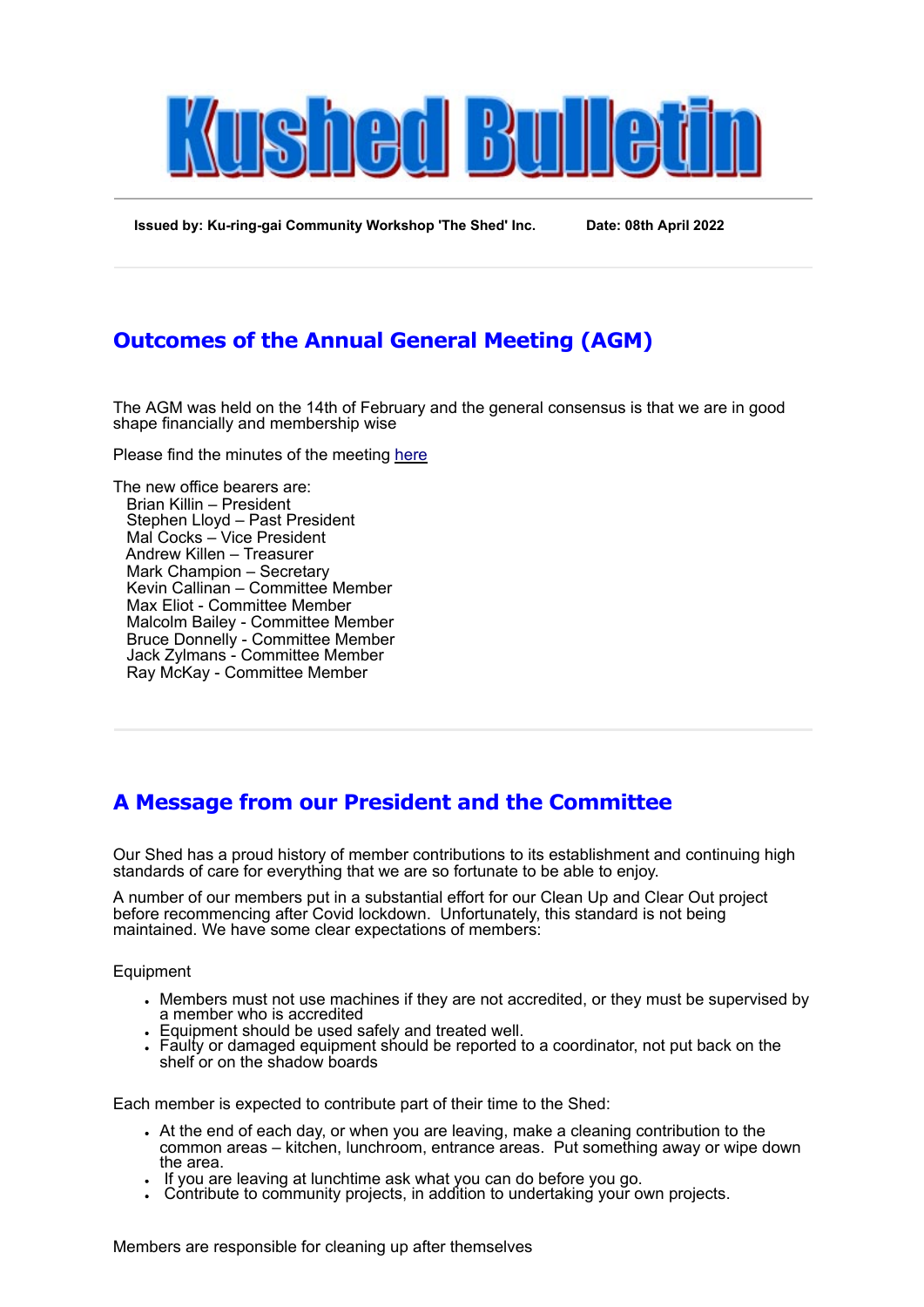- Sawdust, shavings and metal filings are to be cleaned up once you have finished with the machine, not left for the next user or end of day
- Offcuts to be placed in the garbage bins or, if of useable size, placed in the racks
- Hand tools to be returned to their correct positions in the tool rooms
- Benches should be empty and clean for the next day
- Brooms, brushes and vacuum cleaners are to be returned to their storage positions

Usage of Shed materials

Members are not required to pay for

- timber stored in the central rack
- common sense usage of fixings, glue, tape, sandpaper, hinges, etc large quantities should be paid for

Members are required to pay for

- timber or metal stored in the annex, container or otherwise labelled as 'for sale'
- picture framing material
- welding supplies

Specialty timbers have become a scarce and expensive resource. Therefore, we will be setting these aside and a price will be attached. We cannot have these scarce resources being used for personal commercial purposes nor can we allow them to be used for unsuitable purposes where such timber is not necessary.

The Shed cannot be used for personal commercial undertakings. This has implications for our charity status, our insurance and could affect our License with Ku-ring-gai Council.

Our Shed is a Community Workshop which only exists as a result of the combined efforts of Members. This is not just the responsibility of just a few of the hardest working.

Everyone must lend a hand whether it is cleaning up, putting things away correctly or contributing appropriately.

I am looking forward to your support and ongoing contribution to our Shed.

Brian Killin

President

### **The Shed Accreditation Documents**

The documents we use to show the safe and efficient working of the machines in our two sheds have evolved over many years

They contain the accumulated knowledge and experience gained from many members, along with diagrams and text from manuals and guides

The documents received a major boost recently when our President, Brian Killin, went through all the documents, brought them up to date and reformatted them to produce a set of modern, easy to read guides

All these documents are now available online from our website [here.](http://www.kushed.org.au/Accreditation_Signon.html) They can also be found by going to www.kushed.org.au then Tools and Accreditation

As these guides are a valuable source of knowledge and experience, they are password protected. The password is "Shedder" (remember the capital S)

We encourage you to read the guides for the machines you are looking to get accreditation on, or just to refresh your knowledge

These guides are also available on the Shed PC in the lunchroom

#### **Our First Accreditation Day - Friday, 6th May**